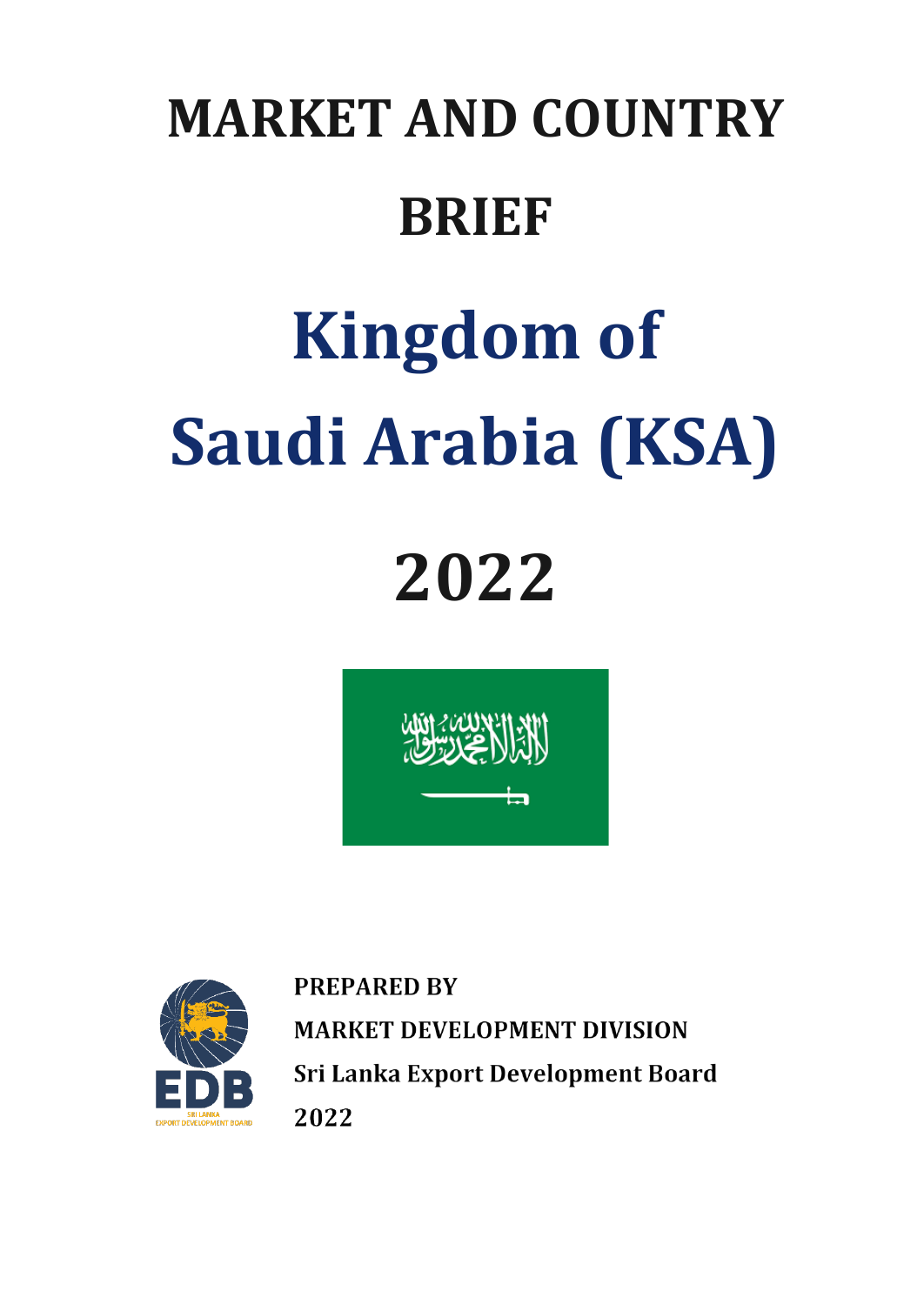### **Contents**

| 1. INTRODUCTION TO TRADE BETWEEN SRI LANKA & THE KINGDOM OF SAUDI  |  |
|--------------------------------------------------------------------|--|
|                                                                    |  |
| 2. SRI LANKA'S BILATERAL TRADE WITH SAUDI ARABIA (2016-2021)  1    |  |
|                                                                    |  |
| 4. SRI LANKA'S TOP IMPORT PRODUCTS FROM SAUDI ARABIA (2019-2021) 3 |  |
|                                                                    |  |
|                                                                    |  |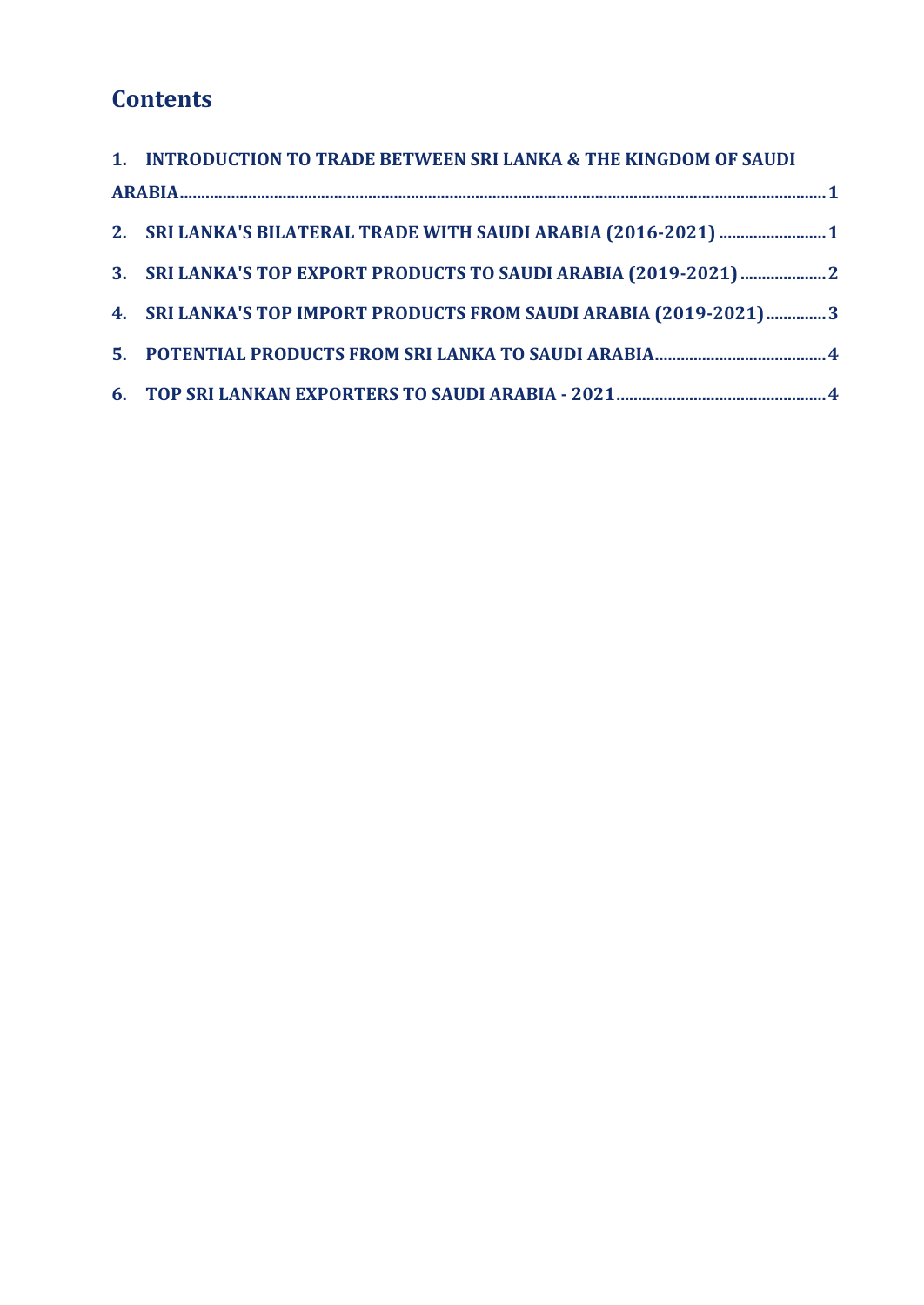#### <span id="page-2-0"></span>**1. INTRODUCTION TO TRADE BETWEEN SRI LANKA & THE KINGDOM OF SAUDI ARABIA**

The Kingdom of Saudi Arabia (KSA) is the 30<sup>th</sup> export destination for Sri Lanka. Total export value from Sri Lanka to KSA was USD 75.69 Mn in 2021 and total imports from KSA to Sri Lanka for the same period were USD 355.52 Mn. KSA is the 13th import origin for Sri Lanka in 2021.

Sri Lanka's exports to KSA has decreased by 0.1% in 2021 when compared to the year 2020. Imports from KSA has also increased by 63.95% in 2021 when compared to the year 2020

Sri Lanka's main export products to KSA in 2021 were Tea, Banana, Pneumatic & Retreated Rubber Tyres & Tube, Apparel, Desiccated Coconut, Cocoa and Cocoa Preparations, Cloves, Industrial & Surgical Gloves of Rubber, Coconut Oil, Foliage, Scrap of Ferrous, Aluminium, Copper & Other Metals, Frozen Fish and Activated Carbon

Sri Lanka's main imports products from KSA in 2021 were Petroleum Oils, Products of Plastics, Petroleum Gases, Organic Chemicals, Paper & Paper Products, Paints, Varnishes and Dyeing Extracts, Fruits, Chemical Products, Mineral Products, Electrical & Electronic Products, Animal Feed, Products of Base Metal and Articles of Stones.



#### <span id="page-2-1"></span>**2. SRI LANKA'S BILATERAL TRADE WITH SAUDI ARABIA (2016-2021)**



#### *Source: Sri Lanka Customs*

**Country Report - Kingdom of Saudi Arabia**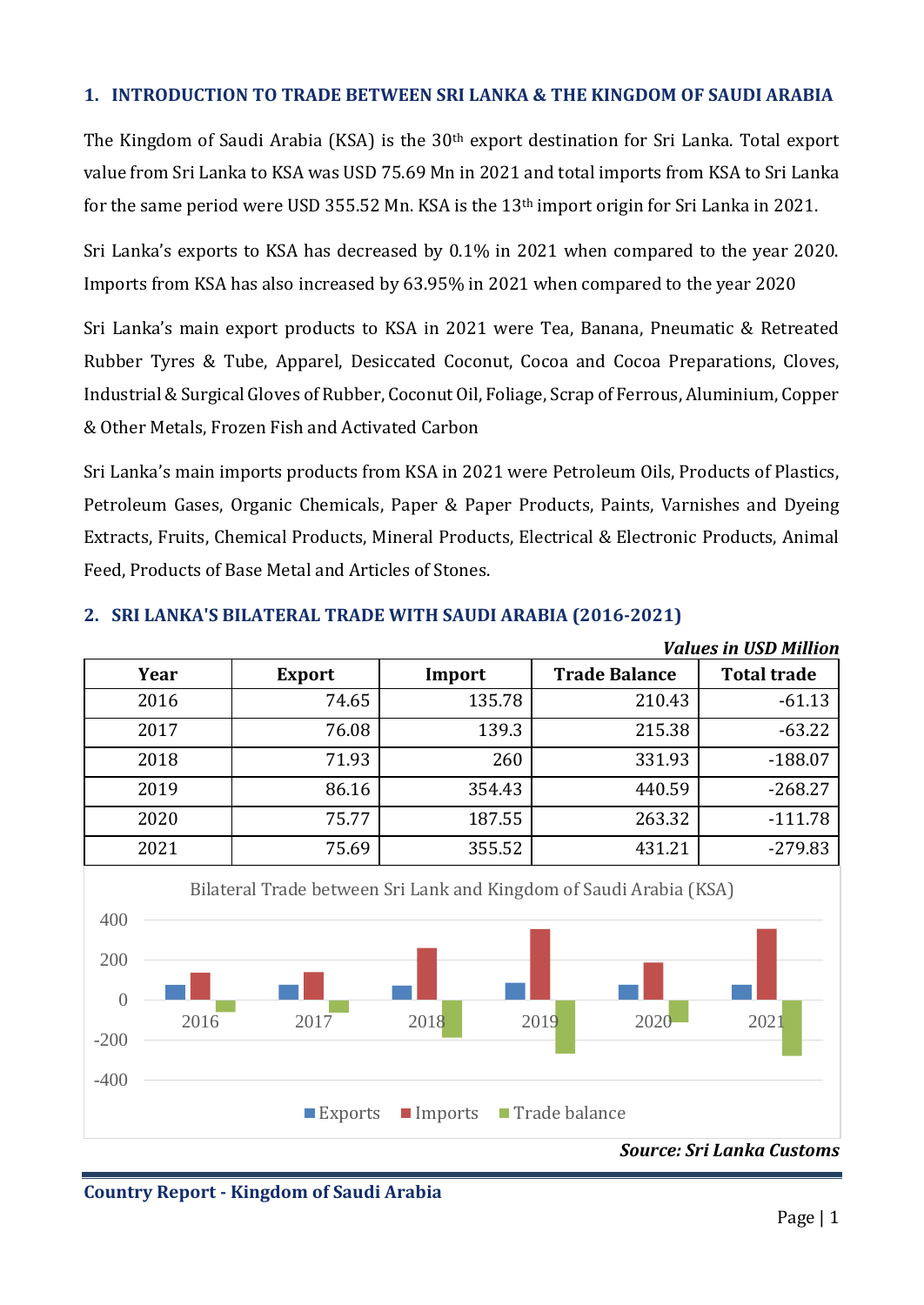#### <span id="page-3-0"></span>**3. SRI LANKA'S TOP EXPORT PRODUCTS TO SAUDI ARABIA (2019-2021)**

#### *Values in USD Million*

| <b>No</b>      | Product                                                                 | 2019  | 2020  | 2021  | % Avg.<br>Growth |
|----------------|-------------------------------------------------------------------------|-------|-------|-------|------------------|
| $\mathbf{1}$   | <b>Tea Packets</b>                                                      | 31.08 | 35.69 | 37.53 | 9.42             |
| 2              | Tea in Bulk                                                             | 11.01 | 10.96 | 7.25  | $-20.88$         |
| 3              | <b>Bananas</b>                                                          | 6.15  | 6.34  | 5.7   | $-3.76$          |
| $\overline{4}$ | Pneumatic & Retreated Rubber Tyres &<br>Tubes                           | 6.27  | 4.19  | 3.8   | $-25.04$         |
| 5              | Apparel                                                                 | 5.45  | 2.57  | 3.71  | $-19.21$         |
| 6              | <b>Desiccated Coconut</b>                                               | 1.75  | 1.91  | 2.15  | 10.22            |
| 7              | Cocoa and Cocoa Preparations                                            |       |       | 1.52  |                  |
| 8              | Cloves                                                                  | 1.12  | 1.38  | 1.5   | 14.88            |
| 9              | Industrial & Surgical Gloves of Rubber                                  | 0.58  | 0.61  | 1.44  | 44.97            |
| 10             | Coconut Oil                                                             | 0.7   | 1.3   | 1.36  | 33.12            |
| 11             | Foliage                                                                 | 1.76  | 0.84  | 1.29  | $-15.46$         |
| 12             | Scrap of Ferrous, Aluminum, Copper & Other<br>Metals                    | 0.69  | 0.41  | 1.06  | 21.51            |
| 13             | Frozen Fish                                                             | 7.06  | 0.89  | 0.97  | $-99.1$          |
| 14             | <b>Activated Carbon</b>                                                 | 0.11  | 0.28  | 0.68  | 90.64            |
| 15             | Rubber Plates, Sheets Rods of Vulcanized or<br><b>Unhardened Rubber</b> | 0.63  | 0.86  | 0.63  | $-0.05$          |
| 16             | Miscellaneous Edible Preparations                                       | 0.22  | 0.47  | 0.52  | 41.72            |
| 17             | <b>Other Fruits</b>                                                     | 1.13  | 0.64  | 0.43  | $-47.71$         |
| 18             | Ornamental Fish                                                         | 0.09  | 0.09  | 0.3   | 58.63            |
| 19             | <b>Brooms &amp; Brushes</b>                                             | 0.55  | 0.36  | 0.29  | $-31.58$         |
| 20             | Gaskets, Washers, Seals etc. of Hard Rubber                             | 0.17  | 0.25  | 0.24  | 16.59            |
|                | <b>Other Products</b>                                                   | 9.62  | 5.73  | 3.31  | $-53.39$         |
|                | Total:                                                                  | 86.16 | 75.77 | 75.69 | $-6.48$          |

*Source: Sri Lanka Customs*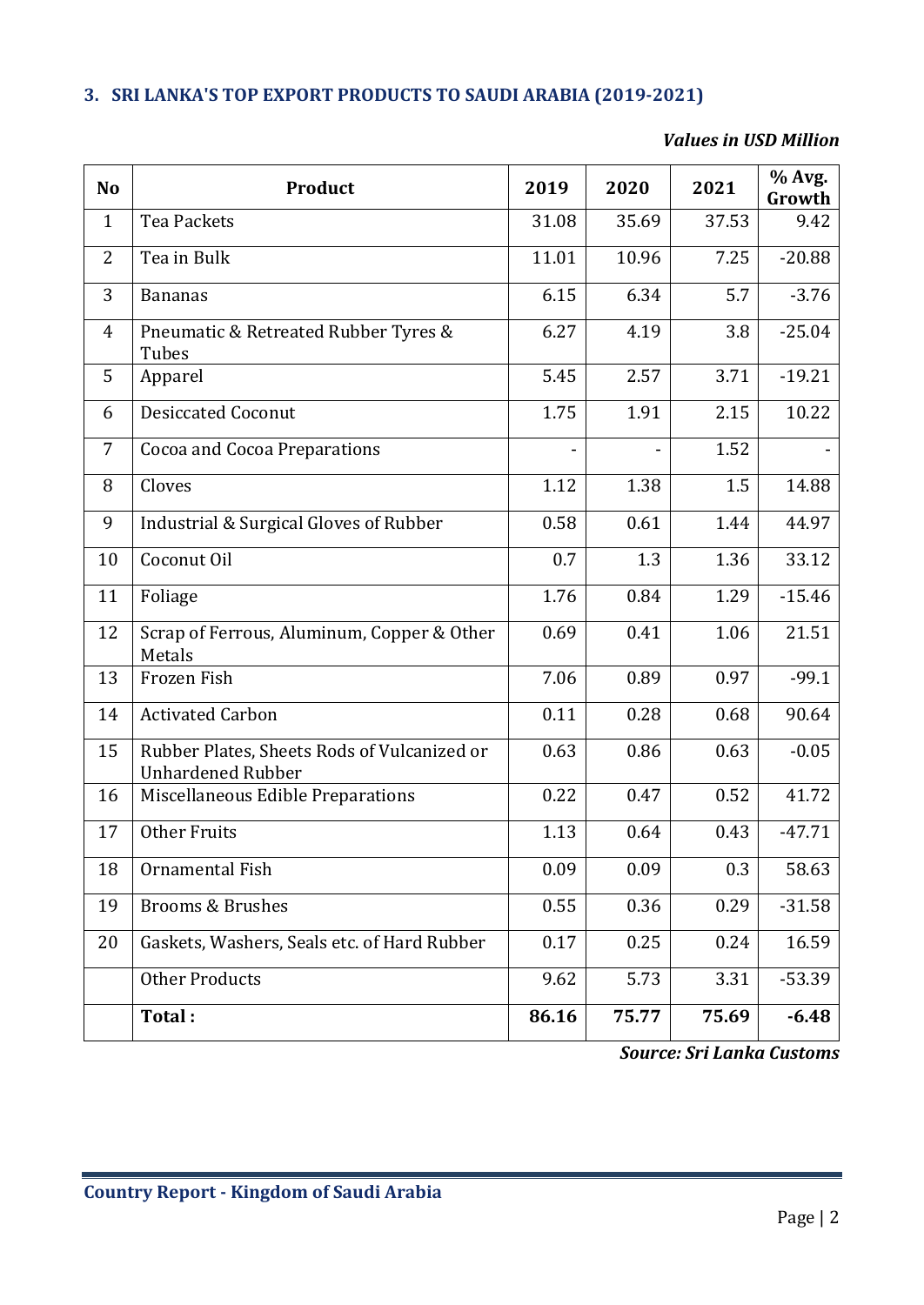#### <span id="page-4-0"></span>**4. SRI LANKA'S TOP IMPORT PRODUCTS FROM SAUDI ARABIA (2019-2021)**

#### **V***alues in USD Million*

| N <sub>o</sub> | <b>Product</b>                                     | 2019   | 2020   | 2021     | % Avg.<br>Growth |
|----------------|----------------------------------------------------|--------|--------|----------|------------------|
| $\mathbf{1}$   | Petroleum Oils                                     | 236.41 | 56.63  | 173.37   | $-15.51$         |
| $\overline{2}$ | <b>Other Products of Plastics</b>                  | 81.8   | 63.84  | 103.06   | 11.55            |
| 3              | <b>Petroleum Gases</b>                             | 13.06  | 19.59  | 57.54    | 74.13            |
| 4              | Organic Chemicals                                  | 7.99   | 5.66   | 8.72     | 4.36             |
| 5              | Paper & Paper Products nes                         | 4.83   | 4.07   | 4.18     | $-7.25$          |
| 6              | Paints, Varnishes and Dyeing Extracts              | 1.79   | 1.76   | 2.09     | 7.88             |
| 7              | Fruits                                             | 0.19   | 1.13   | 1.5      | 102.23           |
| 8              | <b>Chemical Products</b>                           | 0.01   | 0.15   | 1.4      | 265.98           |
| 9              | Mineral Products nes                               | 0.02   | 2.23   | 0.9      | 189.32           |
| 10             | Electrical & Electronic Products                   | 0.04   | 0.02   | 0.45     | 125.82           |
| 11             | <b>Animal Feed</b>                                 | 0.27   | 1.12   | 0.4      | 19.85            |
| 12             | <b>Products of Base Metal</b>                      | 0.24   | 1.06   | 0.35     | 19.81            |
| 13             | <b>Articles of Stones</b>                          | 0.4    | 0.35   | 0.35     | $-6.97$          |
| 14             | Synthetic Rubber                                   |        | 0.08   | 0.29     |                  |
| 15             | <b>Inorganic Chemicals</b>                         | 0.16   | 0.3    | 0.26     | 23.71            |
| 16             | Telephone Sets, Audio/Video Equipment &<br>Parts   | 0.01   | 0.01   | 0.24     | 156.83           |
| 17             | Silica & Quarts                                    | 0.11   | 0.05   | 0.16     | 18.39            |
| 18             | Glass & Glassware                                  | 0.33   | 0.31   | $0.07\,$ | $-74.33$         |
| 19             | Yarn and other Textile Articles                    | 0.12   | 0.04   | 0.06     | $-38.18$         |
| 20             | Meat, preparations of Meat/Fish & Dairy<br>Produce |        | 0.02   | 0.03     | 251.65           |
|                | <b>Other Products</b>                              | 6.66   | 29.13  | 0.11     | $-206.88$        |
|                | Total:                                             | 354.43 | 187.55 | 355.52   | 0.15             |

*Source: Sri Lanka Customs*